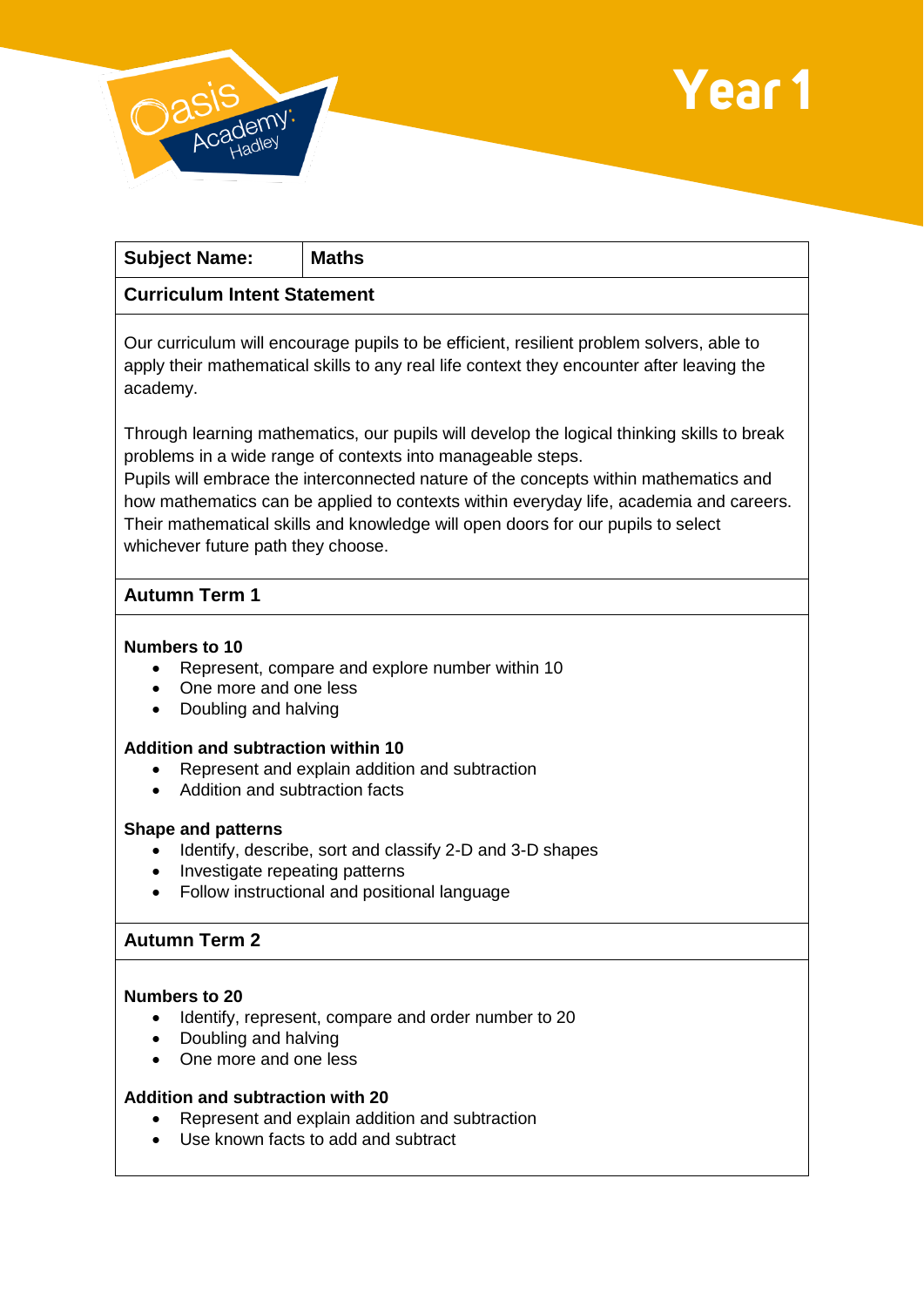# **Spring Term 1**

#### **Time**

- Read, write and tell the time to o'clock and half past on analogue clock
- Sequencing daily activities
- Whole and half turns linked to time

#### **Calculation strategies within 20**

Model, explain and choose addition and subtraction strategies

#### **Numbers to 50**

- 2-digit numbers represent, sequence, explore, compare
- Count in 2s, 5s and 10s
- Describe and compare number patterns

## **Spring Term 2**

## **Addition and subtraction with 20**

- Illustrate, explain and link addition and subtraction with equations
- Use language to quantify and compare differences

#### **Fractions**

- $\bullet$  Identify  $\frac{1}{2}$  and  $\frac{3}{4}$  of a shape or object
- Find  $\frac{1}{2}$  and  $\frac{1}{4}$  of a quantify

#### **Measure: Length and mass**

- Compare and measure lengths and mass using cm and kg
- Doubling and halving

## **Summer Term 1**

#### **Numbers 50 to 100 and beyond**

- Read, write, represent, compare and order numbers to 100
- One more/fewer, ten more/ fewer
- Identify number patterns

#### **Addition and subtraction**

- Addition and subtraction involving 2-digit numbers and ones
- Represent and explain addition and subtraction with regrouping
- Investigate numbers bonds within 20